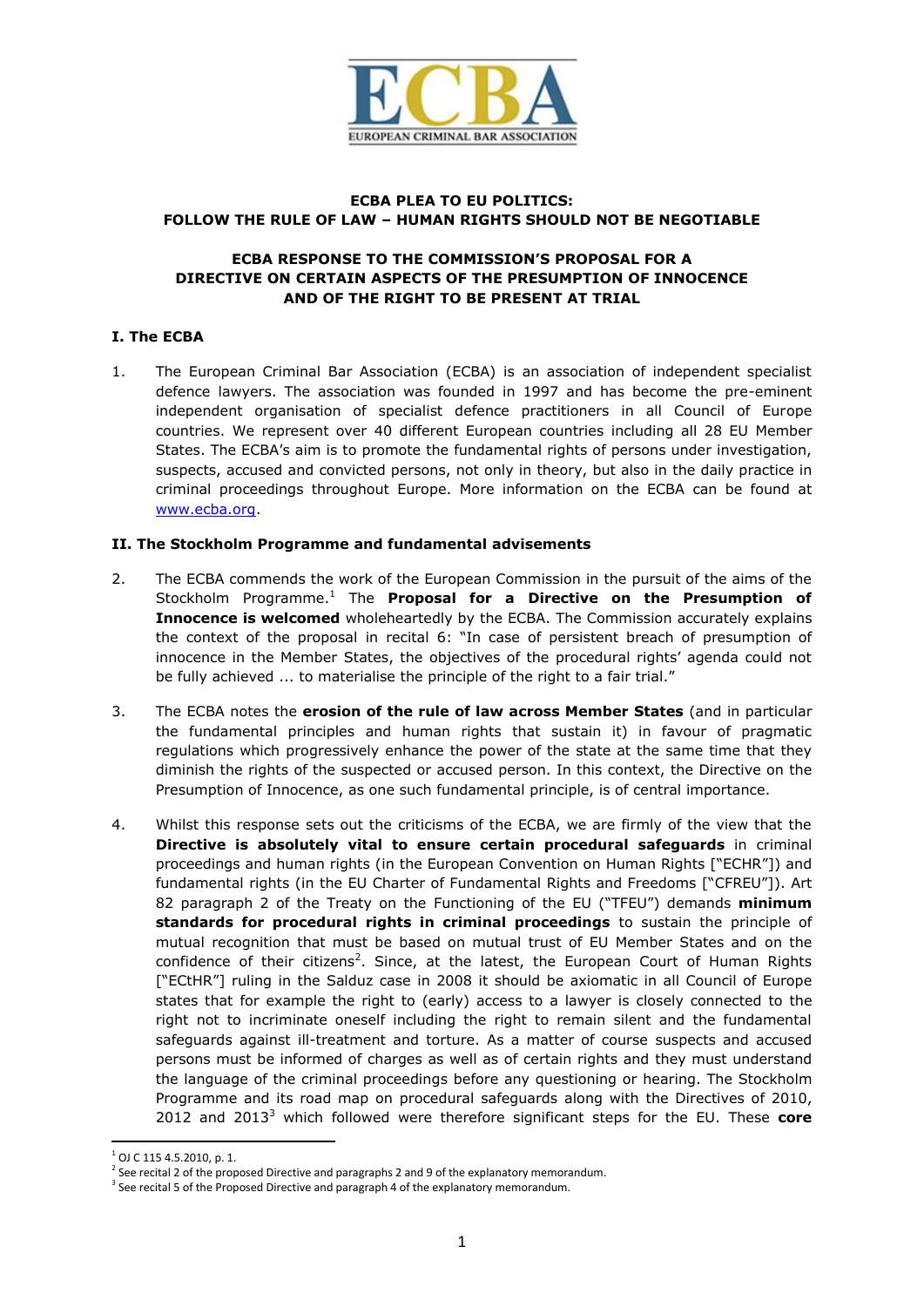**procedural rights will, however, only be effective if they operate in conjunction with each other**, and in such a way as to be legally enforceable. **Implementation in a selective or piecemeal fashion may render these rights illusory or theoretical**.

- 5. However, the real **legal and philosophical basis of certain fundamental rights and the principle of the rule of law is the dignity of human persons**, not only as a fundamental right itself but as principle: human dignity is inviolable. It must be respected and protected. It cannot be subject to political negotiation that change from day to day. Certain fundamental rights are absolute and, as Art 1 CFREU makes clear, "inviolable". The right to life (Art 2 CFREU), the right to physical and mental integrity (Art 3 CFREU) and the prohibition of torture and inhuman treatment (Art 4 CFREU) emphasise the significance of dignity in human life.
- 6. **Human dignity is absolutely fundamental to the issues raised in the proposed Directive**. Criminal law and procedure by their very nature impose sanctions on human freedom and behaviour and thus go to the heart of the interaction between the state and the individual. Criminal law gains its legitimacy from an adherence to fundamental legal and ethical principles.<sup>4</sup> The respect for the **principle of human dignity is a source of this legitimacy**, from which the imperative that the **burden of proof must be borne by the state** derives. Hence, the principle of presumption of innocence and the right not to incriminate oneself and the right to silence are obviously closely connected to each other, but also, as elements of the principle according to which the burden of proof is borne by the state, are intrinsically linked to the principle of human dignity. **Additionally** the right not to incriminate oneself and the right to silence are not only "an" aspect of the presumption of innocence<sup>5</sup>, "an" aspect of the fair trial principle<sup>6</sup> or "a" defence right.<sup>7</sup> The right not to **incriminate oneself and the right to silence affect the individual in terms of personal human dignity directly**: the human being must have liberty to simply be a human being without any duty (for example to testify) and with the freedom to remain neutral in the framework of compulsory criminal proceedings. Therefore we stress the fact that the **primary principle of EU law, that protects all human beings in all the activities in the EU and that is legally binding since 01 December 2009, is human dignity**. 8 It must be strictly observed, for example by careful consideration of the right to silence and the right not incriminate oneself. This important legal and political aspect is missing from both the Commission's proposal and the arguments for the implementation of the Directive.

#### **III. Progress since the 2006 Green Paper and current political process**

- 7. In 2006, the European Commission presented a Green Paper on the presumption of innocence. <sup>9</sup> It concluded, largely on the basis of *Murray v UK*,<sup>10</sup> that the right to silence *'is not absolute'* and that adverse inferences could be called as long as: (a) there was a prima facie case calling out for an answer; and (ii) the burden of proof remained on the prosecution.<sup>11</sup>
- 8. The ECBA welcomed the Commission's decision to include the presumption of innocence in its work on ensuring EU-wide evidence-based safeguards; however, its firm response at the time [\(www.ecba.org\)](http://www.ecba.org/) was that there should, contrary to the Green Paper's conclusions, be an effective, i.e. an absolutely protected and not only a symbolic and in effect (in some Member States) theoretical right to silence. It criticised an overreliance on *'isolated*

**.** 

 $^9$  COM (2006) 174.

<sup>4</sup> See, for example, the *ultima ratio* principle and the principles of legality as embodied in Art 49 CFREU.

<sup>&</sup>lt;sup>5</sup> Art 48 paragraph 1 CFREU.

<sup>6</sup> Art 47 paragraph 2 CFREU.

 $7$  According to Art 6 paragraph 3 ECHR and Art 48 paragraph 2 CFREU.

<sup>8</sup> Art 1 CFREU.

<sup>&</sup>lt;sup>10</sup> 18731/91 (6 February 1996).

 $11$  As they are, for instance, in England (see Criminal Justice and Procedure Act 1994, s. 34), Ireland and the Netherlands.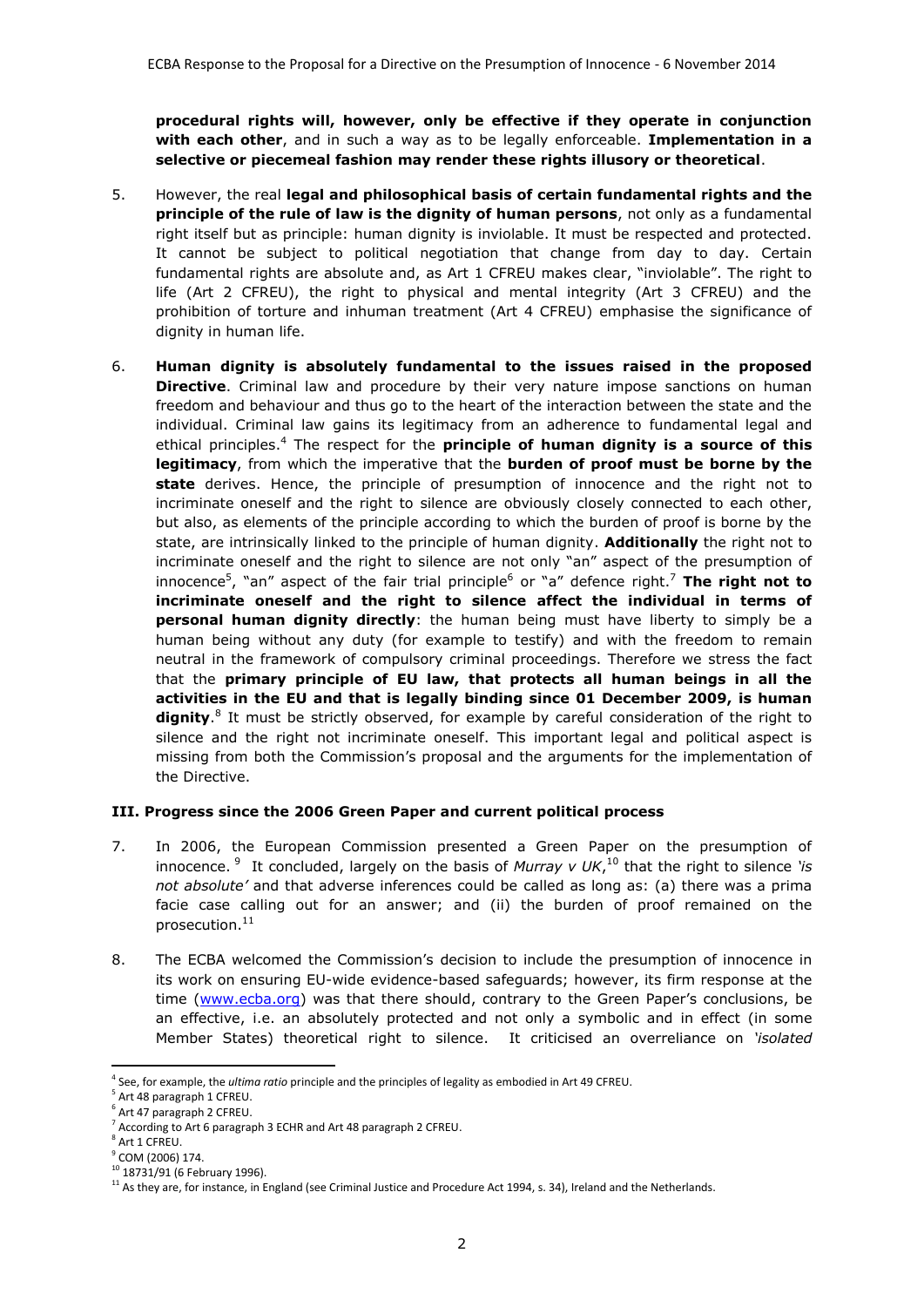*fragments'* of the *Murray* case, and highlighted the risk inherent in using the judgments of the ECtHR as a vehicle to establish minimum standards for criminal procedure.

- 9. This **criticism did not fall on deaf ears**. As part of the Stockholm Programme, the European Council asked the Commission to address this subject. In response, the Commission published the Proposal for a Directive on *'the strengthening of certain aspects of the presumption of innocence and of the right to be present at trial in criminal proceedings'* in November 2013, and made this part of the political agenda today. <sup>12</sup> The **explanatory memorandum** prefacing the draft Directive makes clear commitments to the right to silence, identifying it as one of the *'generally recognised international standards which lie at the heart of the notion of a fair trial'*; the memorandum states, furthermore, that *'any inferences drawn from the fact that suspects or accused persons make use of these rights should be excluded'*. 13 The ECBA recognises that this is a significant step forwards, and that relationships between the Commission and those advocating an absolute right to silence (including certain Member States, the ECBA as well as national bars and also many parliamentarians of the European Parliament) have been fruitful ones. Nonetheless, it is the ECBA's position that there is still progress to be made.
- 10. We observe with concern the **omission of any mention of the witnesses' position and rights in criminal proceedings**. The importance of the inclusion of an article in the Directive which covers the rights of witnesses not to incriminate themselves and to remain silent, and a provision which covers the consequences of a failure to apply these rights (see at the end of this ECBA statement) must be emphasised.
- 11. The ECBA is aware of the **current political process in the Council which is deeply disturbing in the context of the rule of law, the protection of human rights (ECHR) and fundamental rights (CFREU)**.
- 12. We read with deep concern the record of the discussions taking place in the Working Party. For example:<sup>14</sup>

"[…] shifting the burden of proof is justified by a presumption based on general rules of experience  $\left[\ldots\right]^{n15}$ ;

"[...] the exercise of the right not to incriminate oneself or the right to remain silent [...] should be without prejudice to national rules or systems which allow a court or judge to take account of the silence [...] as an element of corroboration or confirmation  $\lceil ... \rceil^{n16}$ ;

"[…] Member States should ensure that in the assessment of statements made […] or of evidence obtained in breach of the right not to incriminate oneself or the right to remain silent, the rights of the defence and the fairness of the proceedings are respected".<sup>17</sup>

13. The **ECBA's plea to EU politicians** is: FOLLOW THE RULE OF LAW – human rights and fundamental rights should not be negotiable.

#### **IV. Response to Proposed Directive**

#### *Central principle: human dignity*

14. It remains the position of the ECBA that human dignity should be protected as a matter of principle: it is on this basis that suspects should, as human subjects, have an unqualified

1

<sup>&</sup>lt;sup>12</sup> SWD (2013) 478 and 479.

<sup>&</sup>lt;sup>13</sup> At paragraphs 34 and 36.

 $14$  All quotations from 2013/0407 COD 12196/1/14 REV 1, dated 04 August 2014.

<sup>&</sup>lt;sup>15</sup> Recital 15b referring to Art 5 paragraph 2.

<sup>&</sup>lt;sup>16</sup> Recital 20b referring to Art 6 and 7.

<sup>&</sup>lt;sup>17</sup> Recital 20c referring to Art 6 and 7.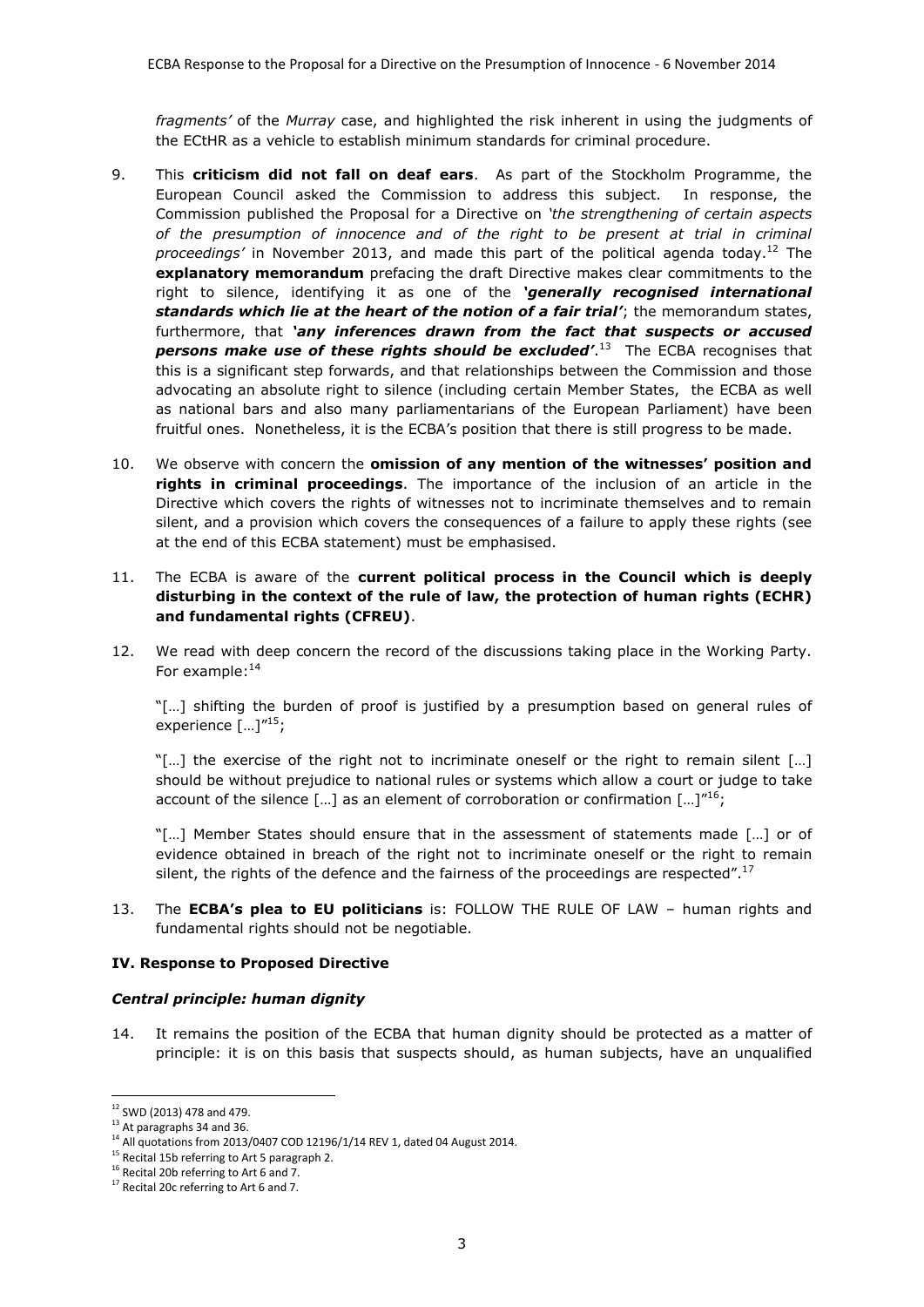right to silence.<sup>18</sup> As we state above, Art 1 CFREU makes it clear that this principle is at the heart of European law: *'Human dignity is inviolable. It must be respected and*  **protected.'** <sup>19</sup> The context to the proposed Directive explains that the already adopted EU Directives (on the right to interpretation and translation, on the right to information, or the right to access to a lawyer) *'have a wider aim; they are … tools to materialise the principle*  of the right to a fair trial<sup>'' 20</sup> The ECBA argues that compromising the right to silence, by leaving a suspect with no realistic possibility to remain neutral and not to speak, infringes the principle of human dignity. The Directive should act as a *'tool to materialise'* this crucial right; it should, therefore, go one step further than it does now: **Both Article 6 (1) and Article 7(1) should state, explicitly, that the right not to incriminate oneself and the right to silence are protected absolutely as part of the principle of human dignity**. <sup>21</sup> The central legal consequence of the principle of human dignity is already provided for in the Proposed Directive as currently drafted. We strongly oppose any alteration of the current wording of both Article 6 (3) and Article 7 (3) so that **any inferences drawn from a suspect exercising these rights are excluded from future criminal proceedings throughout the EU**.

- 15. Although the Commission has drafted the Directive so that its articles do not mirror exactly the decision in *Murray*, the influence of that judgment is pronounced. **Transposing European Convention of Human Rights (ECHR) jurisprudence into an EU Directive, as the ECBA has consistently argued, is misguided**. Even the explanatory memorandum to the Directive itself notes that *'the ECtHR alone does not ensure a full protection of presumption of innocence: some aspects of presumption of innocence have not been recently or extensively considered by the ECtHR'*. 22
- 16. A Directive should, as MEP Renate Weber points out,<sup>23</sup> establish *'minimum rules<sup>24</sup>* to protect rights. This minimum should not however normally be coterminous with the *'lowest common denominator'* based on the ECHR. Weber examines Article 52(3) of the CFREU, which states that: *'In so far as this Charter contains rights which correspond to rights guaranteed by the Convention … the meaning and scope of those rights shall be the same as those laid down by the said Convention. This provision shall not prevent Union law providing more extensive protection.'<sup>25</sup>* The **Directive should, in the ECBA's view, provide different and greater protection than ECHR jurisprudence**. This is the legal purpose of minimum safeguards in criminal proceedings **according to Art 82 par 2 TFEU, specifically to improve mutual trust between Member States and to improve the confidence of all EU citizens**. The EU area of freedom, security and justice must be provided with standards which are greater, more consistent standards (which are enforceable and not illusory) than the broader Council of Europe area where the ECHR is applicable.
- 17. Furthermore, the Court's decisions are ex post, acting as a retrospective control on national criminal proceedings; the proper role for a Directive such as this is to embody, ex ante, a principled *'result to be achieved'*: <sup>26</sup> to ensure that an absolute right to silence becomes a procedural safeguard with real force. The **ECtHR steps in at the end of the criminal**

 $^{18}$  This is not a new idea: the ECBA noted in response to the Green Paper the 1995 ruling of the German Federal Constitutional Court, the *Bundesverfassungsgericht*, that the right to silence is *'derived from human dignity'*.

 $19$  The rights enshrined in the CFREU are recognised by Art. 6(1) TEU; Recital 28 of the Proposal also specifically states that the Directive *'upholds the fundamental rights and principles recognised* in the Charter.

 $^{\prime}$  At paragraph 6.

<sup>21</sup> See the Statement of the ECBA on the Green paper Presumption of Innocence.

<sup>22</sup> At paragraph 47. The ECHR does not contain an explicit provision regarding human dignity, in contrast to Art 1 of the CFREU. The protection of the presumption of innocence by Art 6 ECHR and the protection by Art 48 (1) CFREU differs to some extent because Art 1 CFREU declares the human dignity principle to be inviolable and therefore all issues of, for example, burden of proof must be considered within the context of the legitimacy of criminal proceedings against individuals and their protection by the human dignity clause. 1. <sup>23</sup> Rapporteur for the Working Document on this subject (published 17 March 2014).

<sup>24</sup> Recital 2.

<sup>&</sup>lt;sup>25</sup> See p. 2 of 6.

<sup>&</sup>lt;sup>26</sup> Art. 288 TFEU.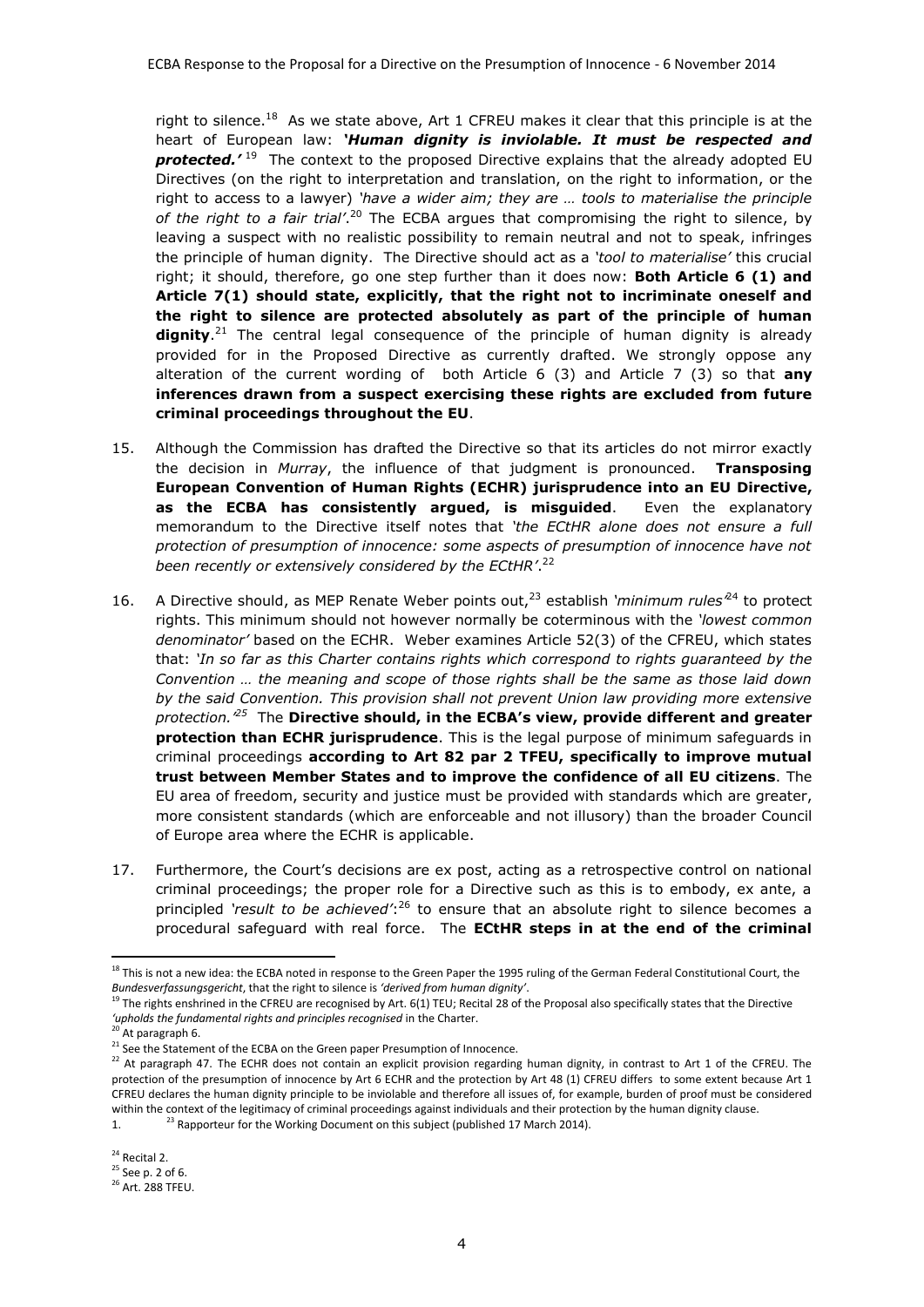**proceedings**; the ECBA calls for the **right to silence and the right not to incriminate oneself to be integral and reliably guaranteed from the very beginning of criminal proceedings throughout the EU.**

#### *Article 2: No application to legal entities*

- 18. Article 2 confines the scope of the Directive to natural persons. The explanatory memorandum and the Proposal refer to case law of the Court of Justice which (in relation to the right not to incriminate oneself in cartel cases) ruled that the needs and degrees of protection regarding natural persons and legal persons were different.<sup>27</sup> The Proposal adds that it is premature to legislate at Union level given the current state of development of national legislations and of case law at the national level and that of the Court of Justice.<sup>28</sup> The **protection of legal person should be ensured by existing legislative safeguards and case law**. 29
- 19. This stance is **misguided on two grounds**. First, case law relating to **EU cartel cases** is not appropriate; it deals exclusively with a **specific type of administrative law** at best and does not take into account the characteristics of criminal law. Secondly, the **EU cannot wait for the "evolution" of case law or national legislation**. The protection of natural and legal persons is inextricably intertwined in cases where both natural and legal persons are targeted. In cases where there are proceedings against corporations and its directors, it is clear that rights of natural persons are not protected if the legal entities do not enjoy the same protection under the presumption of innocence principle and its important aspects – in particular the protection from self-incrimination. <sup>30</sup>
- 20. The scope of the **Directive should thus be extended to legal persons**. Under criminal law, as well as under law that is labelled differently but is equivalent in its effects, there is no fundamental need to differentiate between natural and legal persons. The principle of "human" dignity does not, of course, apply to legal entities. Nevertheless human beings are the representatives of legal entities and will be affected by criminal proceedings against legal entities. Hence, legal entities should have the same rights as natural persons in criminal proceedings.

#### *Article 5: Burden of proof*

- 21. Article 5 is a commitment, in very general terms, to the burden of proof being on the prosecution. Whilst the ECBA endorses the general tenor of this commitment, it is too abstract. Moreover, the ECBA does not agree that the test for reversing this burden should be whether such a presumption is *'of sufficient importance to justify overriding that principle and is rebuttable'* (Article 5(2)): an abstract commitment to the prosecution bearing the burden coupled with a similarly nebulous qualification is unhelpful. In principal, the ECBA opposes any reversal of burden of proof in criminal proceedings. If the Directive is to *'facilitate the practical application'* of the principle set out above, **Article 5 should (at least) set out a full and specific list of the areas where reverse burdens are acceptable**:<sup>31</sup> cases where such areas have been considered by the ECtHR (although the list need not, of course, be limited to or solely dictated by these) include: *Salabiaku v France*; *Barberà, Messegué and Jabardo v Spain*; and *Telfner v Austria*. 32
- 22. It is, in addition, **unclear how Article 5 relates to provisional measures**: arrest warrants and freezing orders can be justified on the basis that they are provisional; there

<sup>&</sup>lt;sup>27</sup> Paragraph 26 and recital 9.

 $28$  Recital 10.

<sup>29</sup> Recital 11.

<sup>&</sup>lt;sup>30</sup> Cf recital 19.

 $31$  Recital 7.

 $32$  10519/83 (7 October 1988); 10590/83 (6 December 1988); and 33501/96 (20 March 2001). See paragraph 32 and footnote 21 of the Context of the Proposal.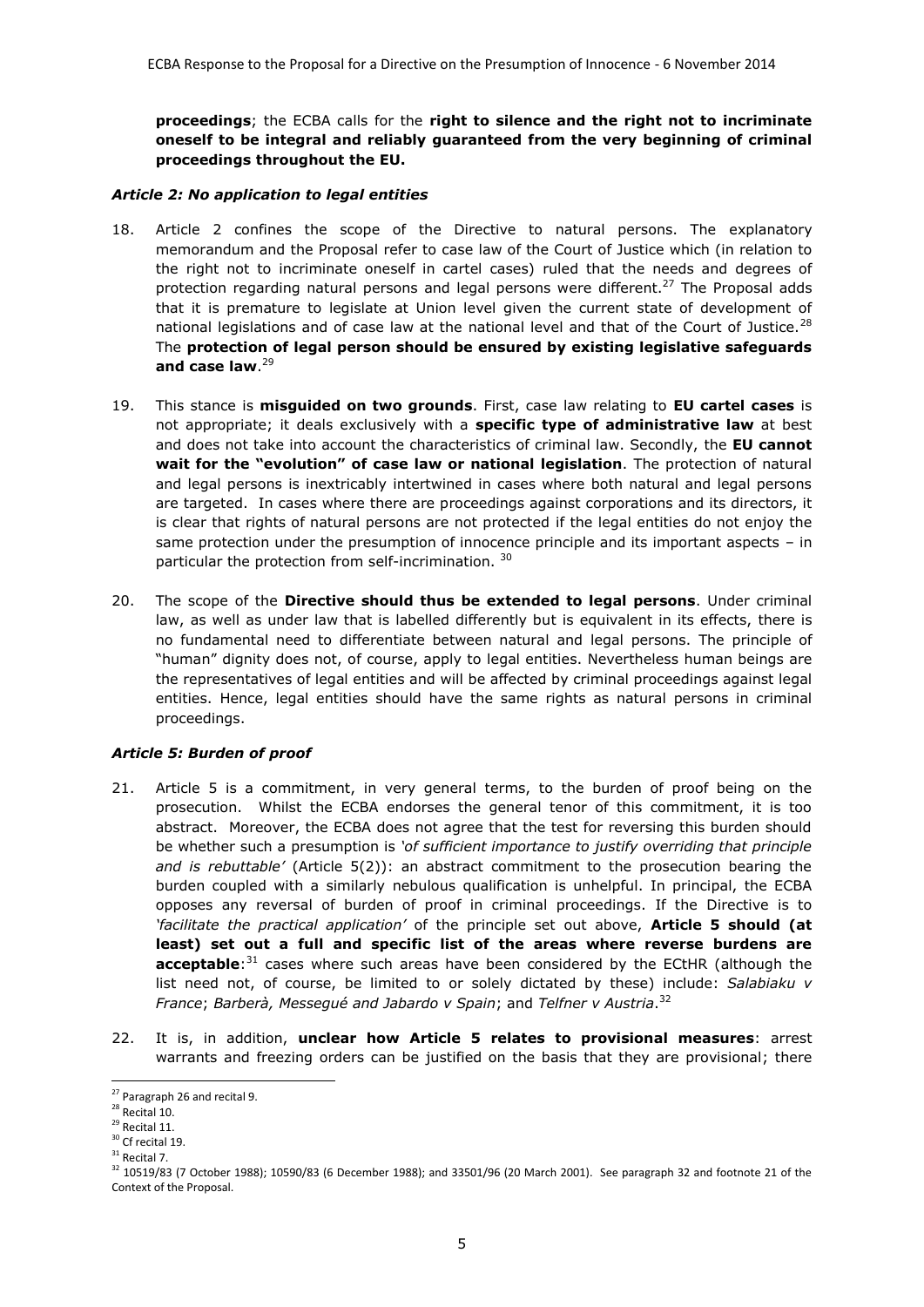must, though, be clearly defined limits. Article 5 should be the place the place to set this out.

23. Article 5 should, therefore: be more specific in its exposition of the burden of proof; give a full list of circumstances where reverse burdens would be appropriate; set out a test for reverse burdens which has more substance than *'sufficient importance'*; and make explicit reference to provisional measures. Further comment is impractical until more clarification is provided.

#### *Article 6: Right not to incriminate oneself and not to co-operate and Article 7: Right to remain silent*

- 24. One of the features of the erosion of the rule of law across Member States referred to at paragraph 3 above is a movement away from the fundamental principles set out in Article 5 (burden and standard of proof) in which the **prosecution prove their case based on factual evidence to the criminal standard** and towards an over-reliance on confession. In this context, the **ECBA strongly supports the work of the European Commission** in the proposal for this Directive in strengthening the rights of the defendant.
- 25. If however this Directive is to strengthen the right to remain silent and not to compromise it, **permitting the 'fruit of the poisoned tree'** by allowing evidence obtained in breach of Article 7 if *'such evidence would not prejudice the overall fairness of the proceedings'* **is not acceptable**. It weakens what the Directive should strengthen, and fails to establish that the right to silence itself goes to the heart of the overall fairness of the proceedings. On a practical level, the proposed provision would allow police officers to read evidence that is, *prima facie*, forbidden to them by Article 6, and to make use of it either directly or indirectly, with little to no obstruction, by relying on Article 6(4). This cannot be right.
- 26. **Recital 17 appears to sanction the use of compulsion in certain (albeit very limited) circumstances.** The case of Allan v UK is cited in the explanatory memorandum at paragraph 36, in support of the suggestion that there may be very exceptional cases where the use of such evidence will not prejudice the overall fairness of the proceedings. It is not, however, clear from the paragraph relied upon in the explanatory memorandum that this is a correct distillation of that case. That paragraph states that the role of the court is not to lay down rules on the admissibility of evidence but to determine whether the proceedings as a whole, including the way in which evidence was obtained, were fair.<sup>33</sup> At paragraph 50, the case goes on to say the following:

*While the right to silence and the privilege against self-incrimination are primarily designed to protect against improper compulsion by the authorities and the obtaining of evidence through methods of coercion or oppression in defiance of the will of the accused, the scope of the right is not confined to cases where duress has been brought to bear on the accused or where the will of the accused has been directly overborne in some way. The right […]serves in principle to protect the freedom of a suspected person to choose whether to speak or to remain silent when questioned by the police. Such freedom of choice is effectively undermined in a case in which, the suspect having elected to remain silent during questioning, the authorities use subterfuge to elicit, from the suspect, confessions or other* 

<sup>&</sup>lt;sup>33</sup> Paragraph 42: "The Court reiterates that its duty, according to Article 19 of the Convention, is to ensure the observance of the engagements undertaken by the Contracting States to the Convention. In particular, it is not its function to deal with errors of fact or of law allegedly committed by a national court unless and in so far as they may have infringed rights and freedoms protected by the Convention. While Article 6 guarantees the right to a fair hearing, it does not lay down any rules on the admissibility of evidence as such, which is therefore primarily a matter for regulation under national law (see Schenk v. Switzerland, judgment of 12 July 1988, Series A no. 140, p. 29, §§ 45-46, and, for a more recent example in a different context, Teixeira de Castro v. Portugal, judgment of 9 June 1998, Reports of Judgments and Decision 1998-IV, p. 1462, § 34). It is not the role of the Court to determine, as a matter of principle, whether particular types of evidence – for example, unlawfully obtained evidence – may be admissible or, indeed, whether the applicant was guilty or not. The question which must be answered is whether the proceedings as a whole, including the way in which the evidence was obtained, were fair. This involves an examination of the "unlawfulness" in question and, where a violation of another Convention right is concerned, the nature of the violation found."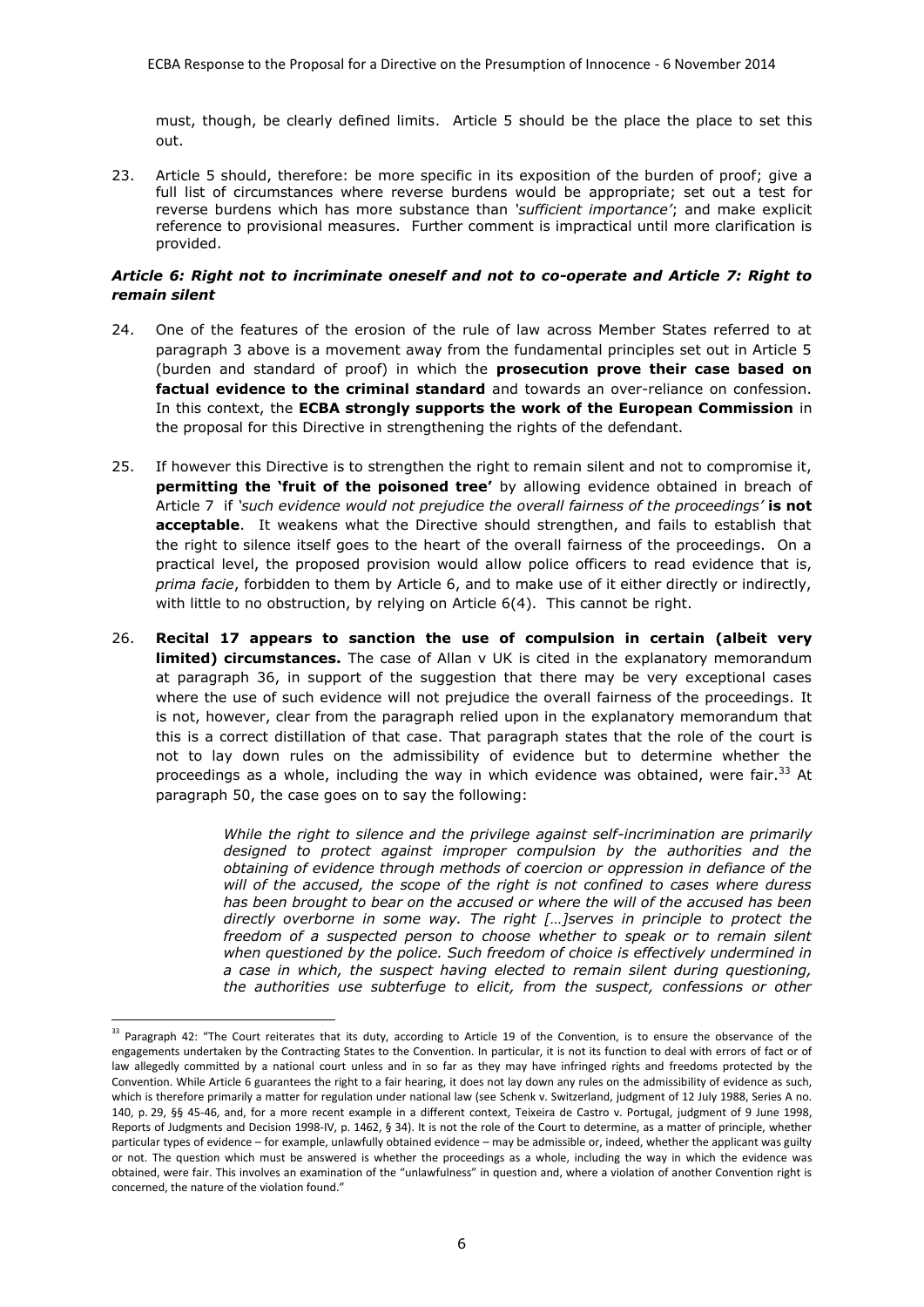*statements of an incriminatory nature, which they were unable to obtain during such questioning and where the confessions or statements thereby obtained are adduced in evidence at trial*. 34

- 27. This demonstrates the **dangers of lifting phrases from ECtHR's decision**; 35 paradoxically, though, another line of ECHR jurisprudence which would have provided a useful analogy appears to have been ignored: case law in relation to Article 3 (torture, inhuman and degrading treatment). As Renate Weber notes, **any violation of Article 3 renders** *'the proceedings as a whole automatically unfair'***. 36 A violation of the right to silence should have the same effect.**
- 28. The ECBA is, moreover, **concerned to avoid the particular danger of 'legislative creep' inherent should the EU appear to sanction the use of compulsion in exceptional cases**. Specifically, once compulsion is permitted in certain types of cases and to specialist investigators who understand the significance of the powers that they have been granted, it lays the groundwork for similar powers being granted in an ever expanding number of circumstances and for investigators who may not appreciate the significance of the powers they have been given (and that they should be used sparingly and only in appropriate circumstances). 37
- 29. The (subordinate) clause *'unless the use of such evidence would not prejudice the overall fairness of the proceedings'* **should be deleted from Articles 6(4) and 7(4)**. This will make it clear that using the fruit of the poisoned tree in these circumstances is unequivocally proscribed. If use of evidence obtained in breach of the law is allowed in general, this will amount to these breaches being fostered by the law. This is clearly oxymoronic and runs counter to the rule of law.
- 30. In this regard the **suggestion made in Council negotiations** (to simply delete completely the paragraphs 4 of Art 6 and Art 7) **must be strongly resisted**. Whilst the ECBA also propose the deletion of the subordinate clause of these paragraphs *('unless…'*), the true political intention behind the (complete) deletion of paragraph 4 as proposed in Council negotiations is revealed in the new recital 20c.<sup>38</sup>

It must be repeated: FOLLOW THE RULE OF LAW (not the breach of law).

31. The ECBA note a **worrying tendency** developing in some Member States in which an **acquitted defendant will be penalised by a reduction or, in some cases, a refusal to award costs** where a person has exercised their right to remain silent. The suggestion that an acquitted defendant has somehow contributed to their prosecution by failing to answer questions is a dangerous incursion into the principle of the presumption of innocence. As part of the explicit statement regarding the protection of the absolute right to silence proposed at paragraph 8 above, the **Directive should make clear that any refusal to answer questions will not have an impact on the recovery of legal costs following an acquittal**.

1

<sup>&</sup>lt;sup>34</sup> Allan v UK 48539/99 (5 November 2002), at paragraph 50.

<sup>35</sup> 48539/99 (5 November 2002), at paragraph 42.

<sup>36</sup> *El-Haski v Belgium* 649/08 (25 September 2012), at paragraph 85; Working Document on the presumption of innocence, p. 5 of 6.

<sup>&</sup>lt;sup>37</sup> This can be charted in the UK. The Roskill Fraud Trials Committee was set up in 1983 to review the problems related to the investigation and prosecution of serious fraud and concluded that enhanced powers of investigation were required to enable these cases to be properly investigated and successfully prosecuted. The Serious Fraud Office (SFO) was created as an agency to investigate the most serious types of fraud cases and with such enhanced investigation powers to compel attendance at interview. Over the years, several other agencies have been granted similar enhanced powers when interviewing suspects and witnesses both for serious fraud and other offences.

<sup>&</sup>lt;sup>38</sup> The new recital 20 c, quotation from 2013/0407 COD 12196/1/14 REV 1, dated 04 August 2014: "Member States should ensure that in the assessment of statements made […] or of evidence obtained in breach of the right not to incriminate oneself or the right to remain silent, the rights of the defence and the fairness of the proceedings are respected") which proposes a broad rule allowing evidence obtained in breach of these rights to be admitted provided that fairness allows it."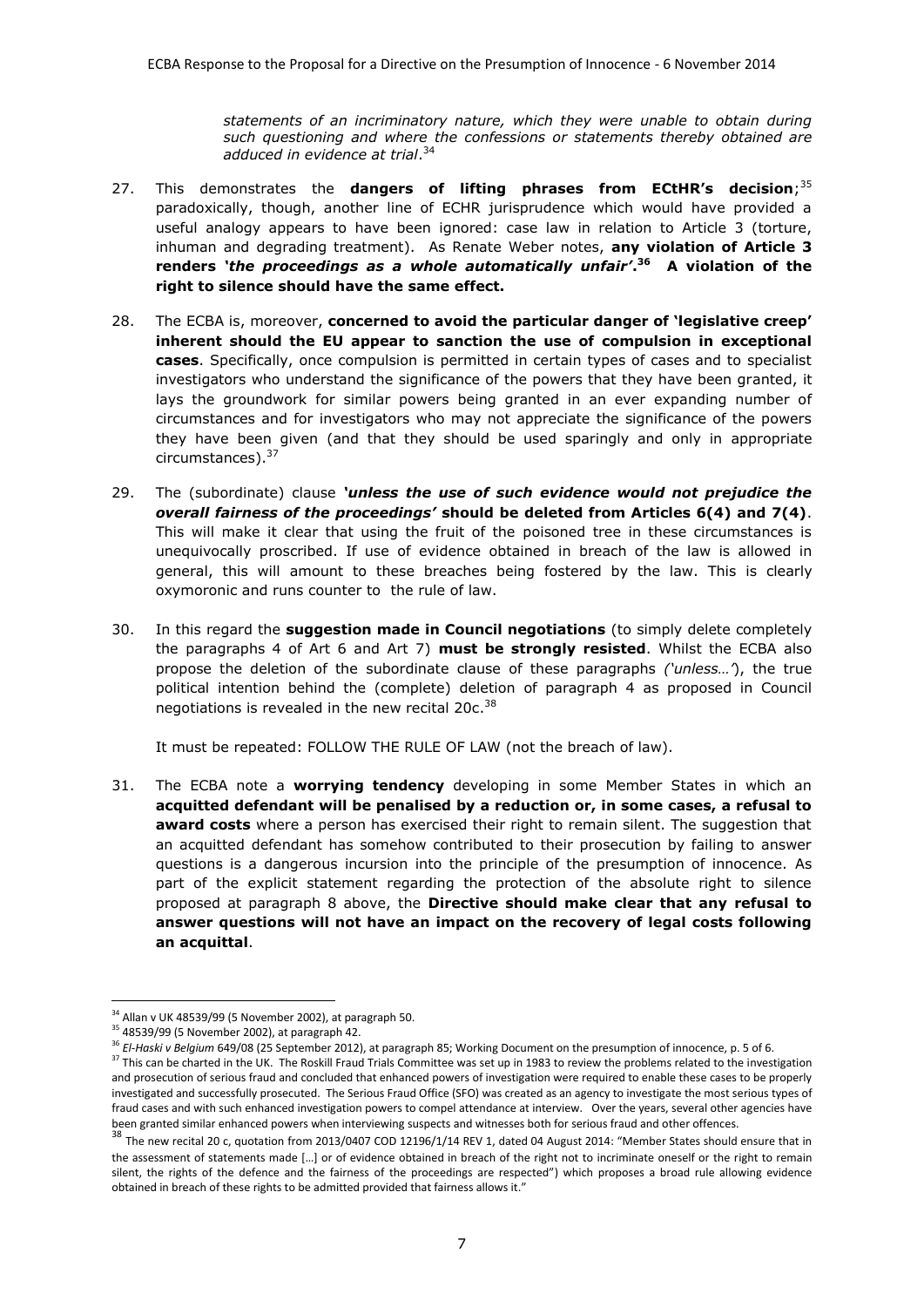### *Article 8: In absentia trials*

32. Trials *in absentia* are by their very nature a **violation of the fundamental procedural rights of the accused**. The ECBA strongly opposes any proposals which include a provision that infringes fundamental human rights by allowing trials *in absentia*. <sup>39</sup> Attention must be drawn to the fundamental rights which are enshrined in the CFREU as well as the ECHR. Article 47 CFREU states that:

"*Everyone is entitled to a fair and public hearing within a reasonable time by an*  independent and impartial tribunal previously established by law. Everyone shall have the *possibility of being advised, defended and represented."*

- 33. Furthermore, Article 6 ECHR guarantees that everyone has the right to a fair trial. The jurisprudence of the ECtHR clearly holds that **personal attendance during trial is a fundamental human right**, which is protected under Article 6 paragraphs 1 and 3 ECHR.
- 34. **Article 8 of the draft Directive** suggests that Member States may provide for the possibility for trials *in absentia.* The proposal includes the possibility of rendering a judgment in absentia, if the person either was summoned in person or "*by other means actually received official information of the scheduled date and place of that trial in such manner that it was unequivocally established that he or she was aware of the schedules trial*". This proposal (aside from the inclusion of a phrase of unclear meaning: "*by other means*") sends a **dangerous political message** to the Member States.
- 35. The Proposal should include a strong message that trials *in absentia* are a violation of fundamental human rights, and therefore should only be possible in trivial cases unless, of course the accused in any case expressly, and on an informed basis, waives the right to be present, so long as he or she is then represented at the trial. The **ECBA's view is that trials** *in absentia* **should only be possible in cases where the punishment is a fine** and there is no finding of dishonesty which may have adverse consequences for individuals. The proposal should include a **prohibition of trials** *in absentia***, when the crime in question is punishable with a prison sentence**. In addition, it should nevertheless be possible to maintain or to establish summary (written) proceedings without the necessity of a trial where the criminal sanction is non-imprisonable.
- 36. The right to be present during one's trial is a fundamental human right. Although not expressly mentioned in paragraph 1 of Article 6 ECHR, the object and purpose of the Article is that a person "charged with a criminal offence" is entitled to take part in the hearing. Furthermore Art 6 paragraph 3 (c), (d) and (e) guarantee a person "charged with a criminal offence" the right "to defend himself in person", "to examine or have examined witnesses" and "to have the free assistance of an interpreter if he cannot understand or speak the language of the court". These **procedural guarantees cannot be exercised without the person being present at trial**.
- 37. Even if legal counsel is mandated to defend a person charged with a criminal offence in his or her absence, one cannot speak of a proper defence, because the person charged with the

 $\overline{\phantom{a}}$ 

<sup>&</sup>lt;sup>39</sup> See ECBA press release and letter concerning the Framework Decision on In Absentia judgements: [http://www.ecba.org/content/index.php?option=com\\_content&view=article&id=526:in-absentia-judgement-ecba-press](http://www.ecba.org/content/index.php?option=com_content&view=article&id=526:in-absentia-judgement-ecba-press-release&catid=90:statements-and-press-releases&Itemid=118&highlight=WyJpbiIsImFic2VudGlhIiwiaW4gYWJzZW50aWEiXQ)[release&catid=90:statements-and-press-releases&Itemid=118&highlight=WyJpbiIsImFic2VudGlhIiwiaW4gYWJzZW50aWEiXQ](http://www.ecba.org/content/index.php?option=com_content&view=article&id=526:in-absentia-judgement-ecba-press-release&catid=90:statements-and-press-releases&Itemid=118&highlight=WyJpbiIsImFic2VudGlhIiwiaW4gYWJzZW50aWEiXQ) and [http://www.ecba.org/content/index.php?option=com\\_content&view=article&id=528:in-absentia-judgements-ecba-open-letter-to-all](http://www.ecba.org/content/index.php?option=com_content&view=article&id=528:in-absentia-judgements-ecba-open-letter-to-all-members-of-the-european-parliament&catid=90:statements-and-press-releases&Itemid=118&highlight=WyJpbiIsImFic2VudGlhIiwiaW4gYWJzZW50aWEiXQ)[members-of-the-european-parliament&catid=90:statements-and-press-](http://www.ecba.org/content/index.php?option=com_content&view=article&id=528:in-absentia-judgements-ecba-open-letter-to-all-members-of-the-european-parliament&catid=90:statements-and-press-releases&Itemid=118&highlight=WyJpbiIsImFic2VudGlhIiwiaW4gYWJzZW50aWEiXQ)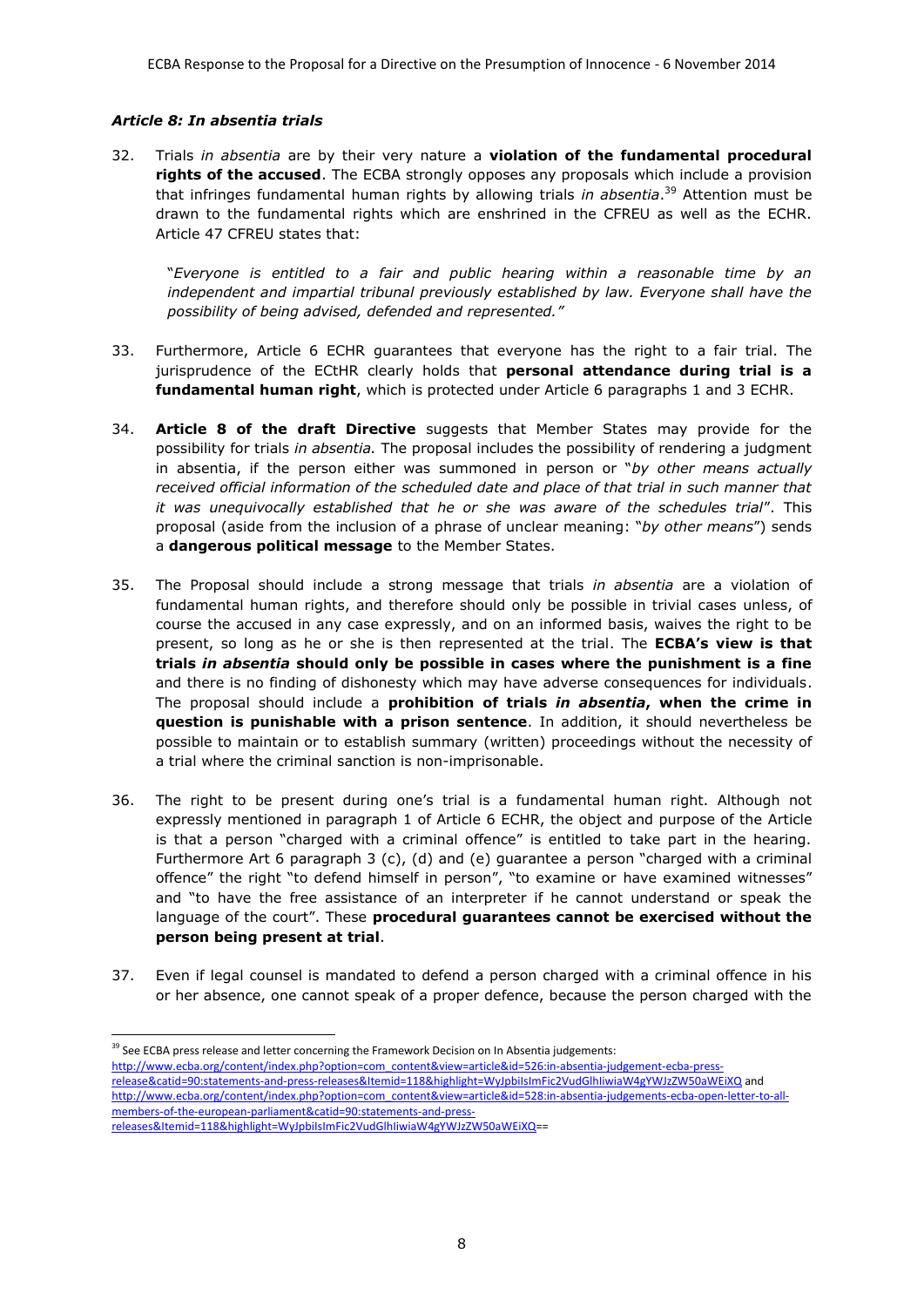crime is (potentially) not able to work together with his or her counsel. Mandated defence is ethically and legally challenging and **should be resisted apart from in the most exceptional circumstances**. In reality it provides a 'fig leaf' of respectability to enable the proceedings to comply with the form, if not the substance of Article 6. In such proceedings, the likelihood of conviction is high, defence counsel has little credibility and, unless there has been some interview of the suspect, there is no guarantee that any known defence on the facts may be admitted in evidence. Inference of guilt from absence is inevitable.

38. In a number of **judgments, the European Court of Human Rights** has ruled that the right to be present during one's trial is a fundamental human right, which is enshrined in Article 6 ECHR. In *Colozza v Italy<sup>40</sup>* the ECtHR clearly stated that a person charged with a criminal offence is entitled to take part in the hearings. This entitlement is based on the right to a fair trial and the right to a defence, both of which are required by the ECHR (Articles 6 paragraph 1 and 3). Furthermore, the ECtHR has stressed that a person convicted *in absentia* shall be entitled to a re-trial, once he or she becomes aware of the proceedings:

> When domestic law permits a trial to be held notwithstanding the absence of a person "charged with a criminal offence" who is in Mr. Colozza's position, that person should, once he becomes aware of the proceedings, be able to obtain, from a court which has heard him, a fresh determination of the merits of the charge.

- 39. The ECtHR ruled in *Belziuk v Poland*<sup>41</sup> that the protection provided for in Article 6 paragraphs 1 and 3 does not cease with the decision at first instance. This means that a Member State is required to ensure that in appellate proceedings, persons also enjoy the fundamental guarantees of Article 6 ECHR.
- 40. In *Mariani v France*, <sup>42</sup> the ECtHR found violations of Article 6 paragraphs 1 and 3 (c), (d) and (e) as well as a violation of Article 2 of Protocol No. 7 ECHR. While reaffirming that it is of paramount importance that a defendant is present during trial, the ECtHR also pointed out that an accused who was being tried in absentia had no real possibility of being defended at first instance and could not have his or her conviction examined by an appeal court. Therefore it found a violation of Article 2 of Protocol No. 7 ECHR.

### 41. **It is clear from the jurisprudence of the Court that trials in absentia constitute a violation of fundamental human rights**.

42. The **ECBA offers its collaboration in this field of discussion**: as an association of practitioners, we are able to deliver a great deal of experience illustrating where the system of *in absentia* judgments continues to fail in practice.

## *Witnesses' rights*

- 43. The ECBA is gladdened to see that the Commission recognises that the rights of suspects or accused persons under Article 6 of the ECHR also apply to witnesses,<sup>43</sup> whenever they **are in reality suspected of a criminal offence**, as the formal designation of the person is immaterial, citing the case of *Brusco v France*. 44
- 44. However, the **rights of witnesses not to incriminate themselves and to remain silent, are not addressed in the proposal**. The proposal only speaks of the "accused" and the "suspect". In certain situations, a witness might be neither one of them.

<sup>40</sup> *Colozza v Italy*, 9024/80 (12 February 1985)

<sup>41</sup> *Belziuk v Poland*, 23103/93 (25 March 1988)

<sup>42</sup> *Mariani v France* 43640/98 (31 March 2005)

<sup>43</sup> Explanatory memorandum, paragraph 13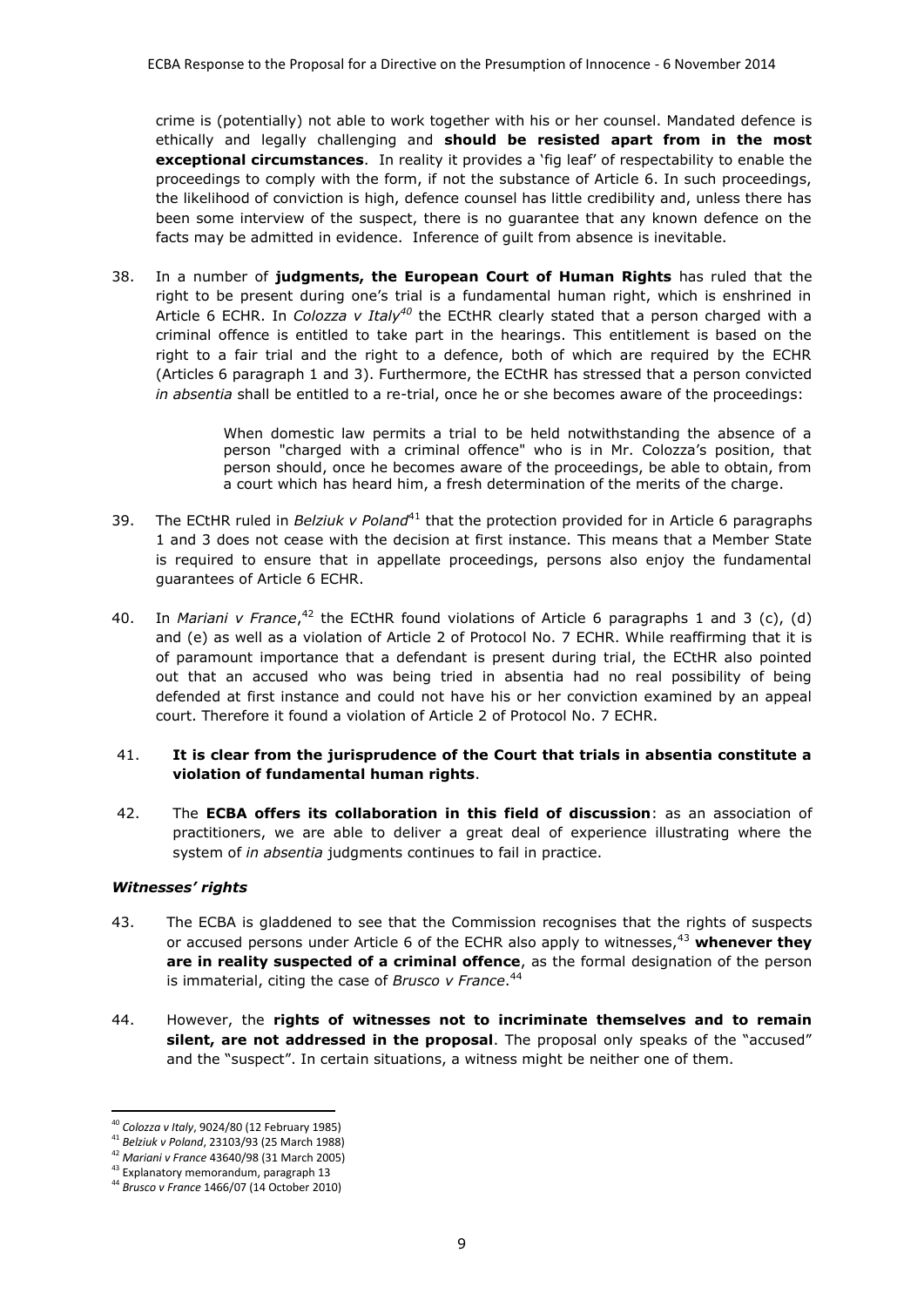- 45. The ECBA emphasises the **importance of the inclusion of an article in the Directive which covers the rights of witnesses not to incriminate themselves and to remain silent, and a provision which covers the consequences of a failure to apply these rights**. The importance of this follows from the fact that in most/all Member States a witness is obliged to answer questions when they are called upon for a statement by the court. The various legal systems, however, do not always provide clear provisions stating under which circumstances the witness is relieved of this duty. In addition, **certain legal privileges of family members** must be guaranteed in this context, specifically, to have protection against compulsion to testify against one's parents if the truth would incriminate them. 45
- 46. The ECBA suggest that the Commission appears to have interpreted the *Brusco* judgment too narrowly. After all, *Brusco* did not deal with the question of whether or not the applicant was allowed to remain silent when being questioned as a witness where his answers could incriminate himself. Instead, the ECtHR dealt with the question of whether the trial, as a whole, had been fair, in light of all the circumstances. In view of these circumstances, the **ECtHR concluded that the applicant should have had the same rights as a suspect** – i.e. the right to consult a lawyer, the right to remain silent etc.
- 47. As follows from the British Broadcasting Corporation decision (application no. [25798/94](http://hudoc.echr.coe.int/sites/eng/pages/search.aspx#%7B%22appno%22:%5B%2225798/94%22%5D%7D); 18 January 1996), the ECtHR does not distinguish between a "normal" witness and a "suspected" witness in relation to the right to remain silent:

The Commission considers that similar reasoning is applicable to the present case. The duty to give evidence in criminal proceedings is a good example of one of the normal civic duties in a democratic society: any person may be called on to give evidence as to matters witnessed by him, and, at least to the extent that he is not required to say anything which may incriminate himself, may be compelled to give evidence in the interests of the fair and proper administration of justice.(our underlining, ECBA)

48. The importance of the right of a witness to remain silent was once again stressed by the ECtHR in the Sievert judgment (Application no. [29881/07](http://hudoc.echr.coe.int/sites/eng/Pages/search.aspx#%7B%22appno%22:%5B%2229881/07%22%5D%7D), 19 July 2012):

> The Court also accepts that in the course of the ensuing trial the domestic courts were under an obligation to respect the witnesses' decision to avail themselves of their statutory right not to testify and that in order not to circumvent such right the trial court refrained from submitting questions prepared by the defence to witness H. The latter had, in any event, explicitly refused to answer any further questions by the trial court itself. The Court recalls in this context that it has recognised that, although not specifically mentioned in Article 6 of the Convention, the right to silence and the right not to incriminate oneself are generally recognised international standards which lie at the heart of the notion of a fair procedure under Article 6 (see Saunders v. the United Kingdom, 17 December 1996, § 68, Reports of Judgments and Decisions 1996-VI). The Court further finds it relevant to note that it had been in particular the allegations by the applicant and another accused in the course of the trial, indicating that the witnesses had been involved in the events at issue, that were at the origin of the court's decision to grant the latter the right not to answer questions of the applicant and defence counsel. (paragraph 61, our underlining, ECBA)

49. Or, as the ECtHR put it in the case of Craxi v. Italy (5 December 2002, application no [34896/97\)](http://hudoc.echr.coe.int/sites/eng/Pages/search.aspx#%7B%22appno%22:%5B%2234896/97%22%5D%7D):

En effet, dans certaines circonstances, il peut s'avérer nécessaire, pour les autorités judiciaires, d'avoir recours à des dépositions remontant à la phase de l'instruction préparatoire, notamment lorsque l'impossibilité de les réitérer est due

 $\overline{\phantom{a}}$ 

<sup>&</sup>lt;sup>45</sup> This opens up an additional legal category of procedural rights and therefore we do not argue this in more detail here.